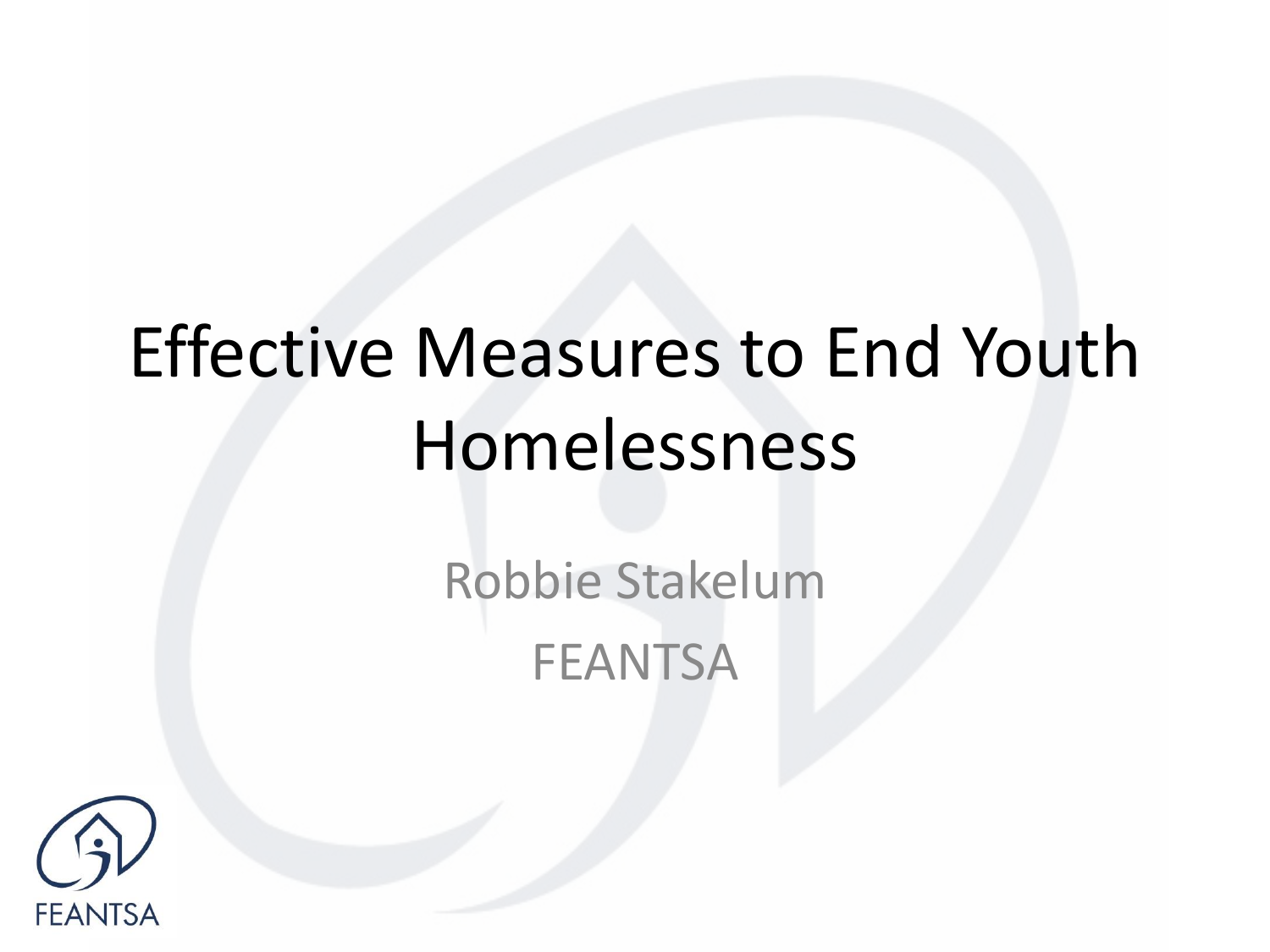## Putting the **YOUTH** in Youth Homelessness

- Youth Oriented Solutions
- Healthy transition to adulthood
- Youth needs are not adult needs
- Youth supports must differ from adult supports
- Pathways for Youth Homelessness: ❑Individual – Conflict in the Family/Household ❑Structural – Housing markets/access to social benefits ❑System – Care Leavers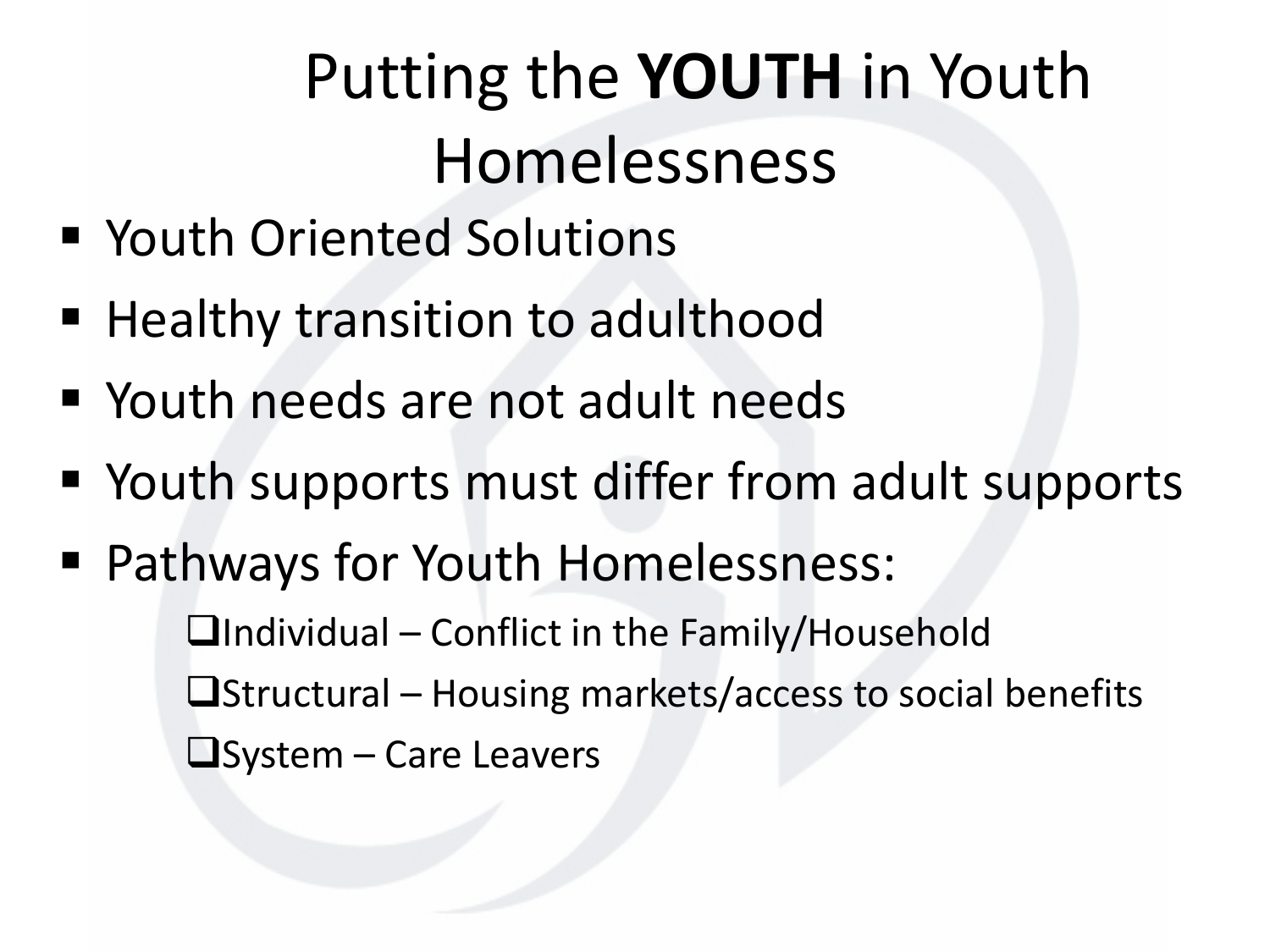#### Locked Out:

Housing Solutions for Vulnerable Young People Transitioning to Independence

- Lodging and Peer Landlords
	- Linking the housing with supports and services
	- Trusting environments
- Tenancy Share
	- Transitioning to Independence
	- Combatting isolation
- Aftercare
	- Bridging the transitioning period to adulthood
	- Moving towards independence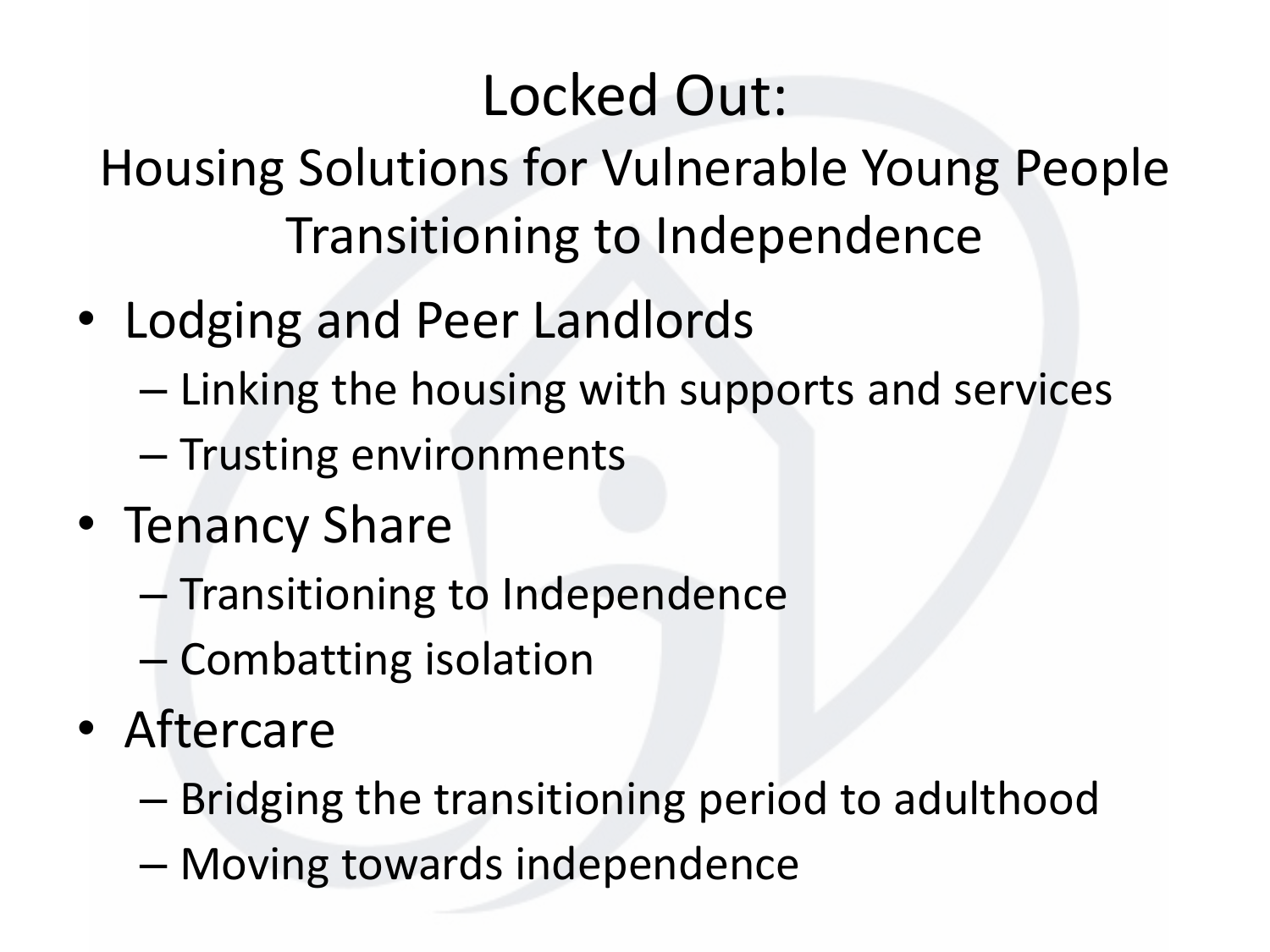## Housing, Housing, Housing

- Home ownership v. rental market
- Multiple obstacles to housing
	- Young person
	- Service provider
- Human rights based approach
- Innovative Solutions:
	- Startblok Riekerhaven
	- Arci Milano
	- Y:Cube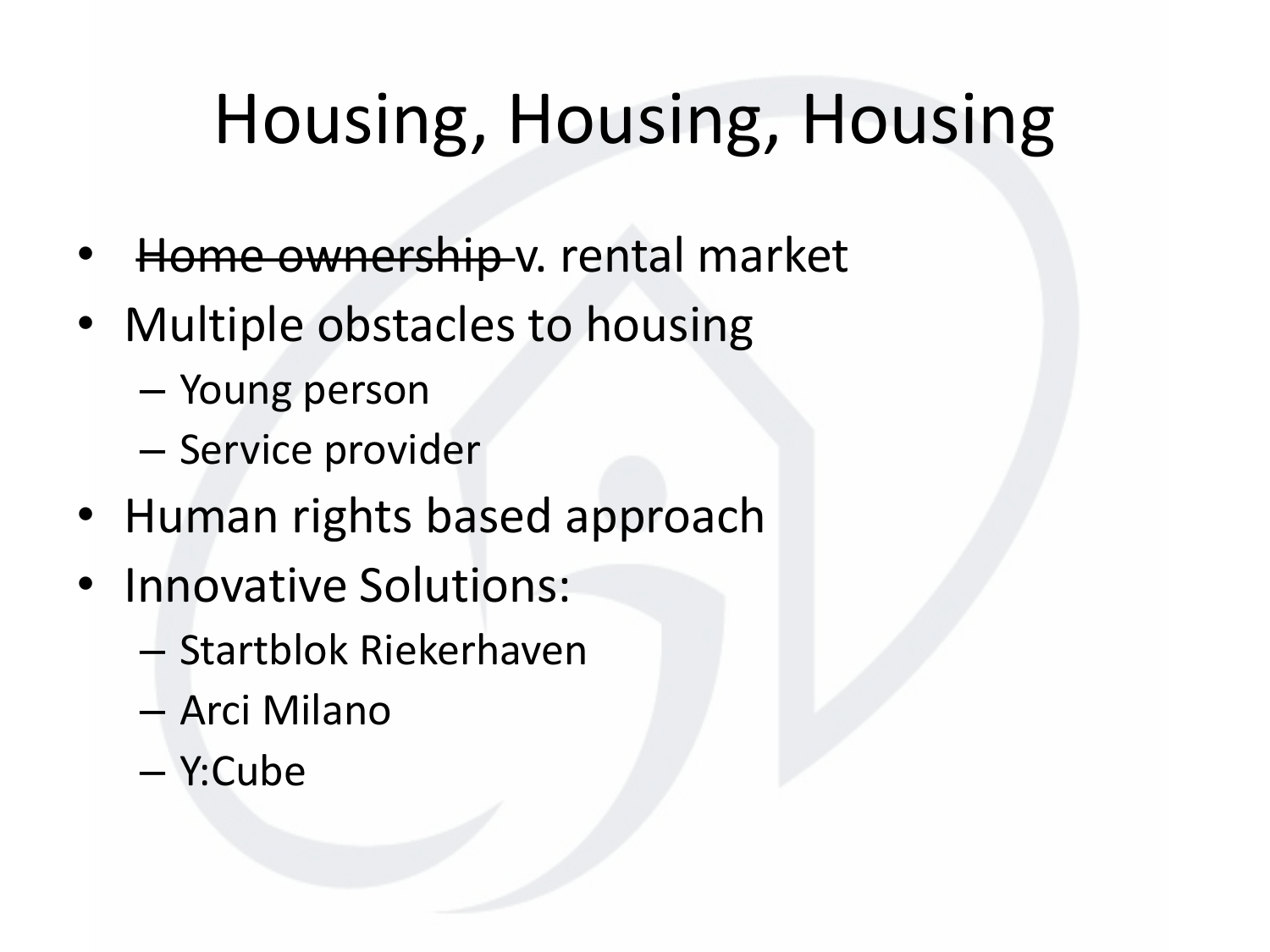# Housing First for Youth

- A right to housing, with no pre-conditions
	- Human Rights Approach
- Youth choice, youth voice and self-determination
	- Empowerment
- Positive Youth development and wellness orientation – Building strengths, confidence and health
- Individualized and client-driven supports
	- Client wants v. Service providers wants & Timelines
- Social and community integration
	- Non-stigmatized housing, re-building natural supports, new relationships and community integration